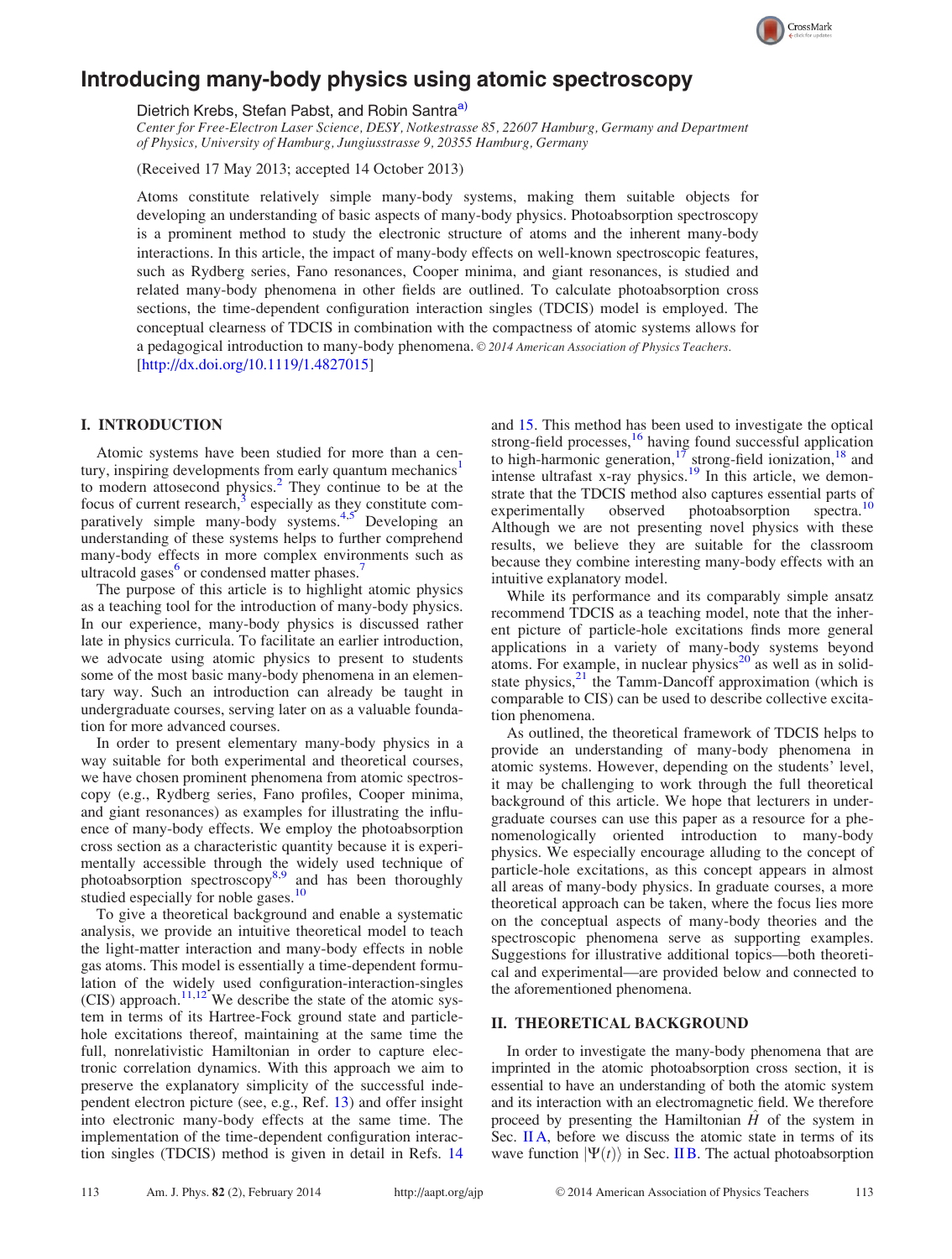<span id="page-1-0"></span>process is then described in Sec.  $\rm{I\!I}$ C by solving the timedependent Schrödinger equation (TDSE).

## A. Hamiltonian

To describe an atomic system and its photoabsorption behavior we employ the exact nonrelativistic Hamiltonian, incorporating the interaction of the atom with a classical electromagnetic field according to the principle of minimal coupling.<sup>[22,23](#page-8-0)</sup> With both the Coulomb gauge and the dipole approximation $^{24}$  $^{24}$  $^{24}$  imposed on the electromagnetic field, the Hamiltonian reads

$$
\hat{H} = \sum_{n} \left[ \frac{\vec{p}_n^{\,2}}{2} - \frac{Z}{|\vec{r}_n|} \right] + \frac{1}{2} \sum_{n \neq m} \frac{1}{|\vec{r}_n - \vec{r}_m|} + \sum_{n} A(t)(\hat{p}_z)_n, \tag{1}
$$

where Z is the atomic number,  $\vec{p}_n$  and  $\vec{r}_n$  are the momentum and position operators for the nth electron, respectively, and the ^ symbol denotes an operator (omitted from vectors to avoid notational clutter). Here, we assume the vector potential  $\vec{A}(t)$  to be linearly polarized along the z-axis in order to simplify further calculations. Note that we employ atomic units throughout this article to keep expressions conveniently concise (i.e.,  $m_e = |e| = \hbar = 1/(4\pi\epsilon_0) = 1$ , where  $m_e$  is the electron mass,  $e$  its charge,  $\hbar$  the reduced Planck constant, and  $\varepsilon_0$  the permittivity of free space).

In Eq.  $(1)$ , the summation indices *n* and *m* run over the number of electrons in the system, ranging from 1 to N. The first sum comprises the total electron kinetic energy and the attractive central potential of the nucleus (charge Z) in which the N electrons move. Note that we assume this nucleus to be infinitely heavy. The second summation incorporates the repulsive Coulomb interaction among the electrons, which differs decidedly from the aforementioned single-body contributions. It is this two-body Coulomb term that gives rise to many-body phenomena and poses the decisive challenge in many-body-calculations. Due to its inherent complexity, the Coulomb interaction is often just approximated by an effective single-body potential.<sup>[11](#page-8-0)</sup> The third term in Eq. (1) is again composed of single-body operators and describes the coupling of each electron to the electromagnetic field.

In a first approach, it proves advantageous to approximate Eq. (1) as follows. In the absence of an electromagnetic field  $[\vec{A}(t) = 0]$ , the atomic system can be described by an approximate mean-field Hamiltonian  $H_0$  given by

$$
\hat{H}_0 = \sum_{n=1}^{N} \left[ \frac{\vec{p}_n^{\;2}}{2} - \frac{Z}{|\vec{r}_n|} + \hat{V}_n^{MF} \right].
$$
 (2)

Such an approximation implies that the interaction among the electrons is reduced to a state in which each electron "senses" only a mean potential  $\hat{V}^{MF}_n$  produced by the other  $N-1$  electrons. The key point is that Eq. (2) contains only single-body operators. In order to recover the full manybody Hamiltonian [Eq.  $(1)$ ] from Eq.  $(2)$  we have to add to  $\hat{H}_0$  both the interaction with the electromagnetic field and a correction potential  $\hat{V}^{ee}$  that contains the difference between the full Coulomb interaction and the mean-field potential. In doing so, we obtain

$$
\hat{H} = \hat{H}_0 + \hat{V}^{ee} + A(t)\hat{P} - E_0^{MF}.
$$
 (3)

Here, we have used the symbol  $\hat{P} = \sum_{n=1}^{N} (\hat{p}_z)_n$  and applied a global energy shift by the mean-field ground-state energy  $E_0^{MF}$ , which serves purely cosmetic purposes. Partitioning the Hamiltonian in the outlined fashion simplifies the later solution of the TDSE and allows for a particularly straightforward control of many-body correlations by manipulation of  $\hat{V}^{ee}$ .

## B. TDCIS wave function

In constructing a wave-function ansatz for the description of the atomic state, we proceed in two steps. In the first step, we construct the ground state of the system based on a mean-field theory, and in the second step we add excited configurations.

The field-free ground state of a closed-shell system, such as a noble gas atom, can be well approximated by a Hartree-Fock  $(HF)$  calculation.<sup>[11](#page-8-0)</sup> This approach assumes that each electron occupies a single-particle spin orbital  $|\varphi_n\rangle$ , sensing only the mean field of the other  $N - 1$  electrons. If  $\hat{H}_0$  is cho-sen to be the Fock operator<sup>[11](#page-8-0)</sup> these orbitals  $|\varphi_p\rangle$  are generated in a self-consistent manner alongside the HF potential  $\hat{V}_n^{MF}$  by solving the eigenvalue equation

$$
\hat{H}_0|\varphi_p\rangle = \varepsilon_p|\varphi_p\rangle. \tag{4}
$$

Associated with each orbital  $|\varphi_p\rangle$  is the orbital energy  $\varepsilon_p$ . For further details on the HF procedure, see Refs. [11](#page-8-0) and [25.](#page-8-0) Taking the antisymmetrized product (Slater determinant) of the N energetically lowest spin orbitals yields the HF ground state  $|\Phi_0\rangle$ :

$$
|\Phi_0\rangle = \det(|\varphi_1\rangle, ..., |\varphi_N\rangle). \tag{5}
$$

This state will serve as a reference state to build a manybody theory that reaches beyond the mean-field picture. Various other many-body approaches, referred to as post-HF methods,<sup>[11,26](#page-8-0)</sup> share this starting point. To account for electronic excitations we add to our wave function singly excited configurations  $|\Phi_i^a\rangle$ , in which an electron from the *i*th orbital  $|\varphi_i\rangle$  (occupied in  $|\Phi_0\rangle$ ) is promoted into the *a*th orbital  $|\varphi_a\rangle$ (unoccupied in  $|\Phi_0\rangle$ ):

$$
|\Phi_i^a\rangle = \det(|\varphi_1\rangle, \dots, |\varphi_{i-1}\rangle, |\varphi_a\rangle, |\varphi_{i+1}\rangle, \dots, |\varphi_N\rangle). \tag{6}
$$

The excited atomic system may be pictured to exhibit a positively charged "hole" (the vacant orbital  $|\varphi_i\rangle$ ), which characterizes the state of the  $N - 1$  electrons that remain unexcited. The excited (possibly ionized) atomic state arising from a photoabsorption process is often characterized in terms of the hole's quantum numbers, which define the excitation (or ionization) channel (see, e.g., Ref. [27](#page-8-0)).

Describing a system's wave function using the ground state and single excitations is known as *configuration inter*action singles (CIS). One can include further excitation classes beyond singles, e.g., double excitations  $|\Phi_{i_1,i_2}^{a_1,a_2}\rangle$ . Considering all excitation classes up to  $N$ —yielding  $|\Phi_{i_1,i_2,...,i_N}^{a_1,a_2,...,a_N}\rangle$ —is referred to as full configuration interaction  $(FCI).$ <sup>[11](#page-8-0)</sup>

We will limit our wave function to the CIS ansatz, which preserves the intuitive picture that the hole index i refers to the ionic eigenstate. (This is not valid for higher-order CI methods. $28$ ) Using time-dependent expansion coefficients  $\alpha_0(t)$  and  $\alpha_i^a(t)$ , our wave-function ansatz reads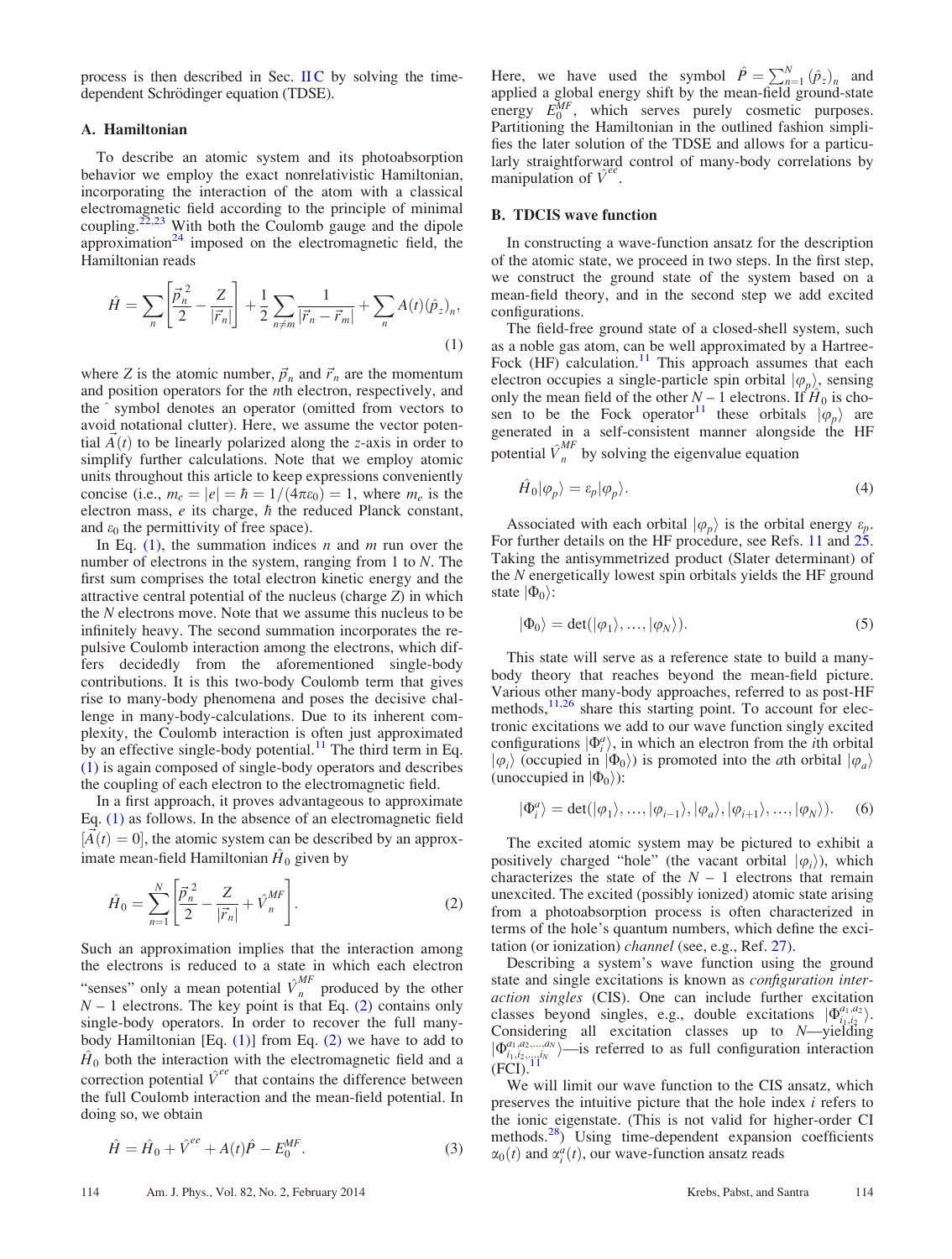<span id="page-2-0"></span>
$$
|\Psi(t)\rangle = \alpha_0(t)|\Phi_0\rangle + \sum_{a,i} \alpha_i^a(t)|\Phi_i^a\rangle.
$$
 (7)

Though only single excitations are accessible, their coherent superpositions can capture a decisive share of the electronic many-body correlations and collective excitations. This quality is reflected by the good agreement between theoretical and experimental results (discussed in Sec. III). The influence of many-body effects beyond our wave-function ansatz can also be probed within the presented theoretical framework, as we outline in Appendix [A.](#page-7-0)

#### C. The photoabsorption process

In order to investigate the process of photoabsorption, we study the temporal evolution of the wave function  $|\Psi(t)\rangle$ . To do so, we must solve the time-dependent Schrödinger equation (TDSE)

$$
i\frac{\partial}{\partial t}|\Psi(t)\rangle = \hat{H}|\Psi(t)\rangle.
$$
 (8)

We obtain the explicit expression of the TDSE by inserting both our wave-function ansatz [Eq. [\(7\)](#page-1-0)] and the Hamiltonian presented in Eq. [\(3\)](#page-1-0), giving

$$
i\dot{\alpha}_0(t)|\Phi_0\rangle + i\sum_{a,i} \dot{\alpha}_i^a(t)|\Phi_i^a\rangle = [\hat{H}_0 + \hat{V}^{ee} - A(t)\hat{P} - E_0^{MF}]
$$
  
 
$$
\times \left(\alpha_0(t)|\Phi_0\rangle + \sum_{a,i} \alpha_i^a(t)|\Phi_i^a\rangle\right).
$$
 (9)

Next, we project Eq. (9) on the basis states  $\langle \Phi_0 |$  and  $\langle \Phi_i^a |$ (for details see Ref. [14\)](#page-8-0) to obtain a set of equations of motion for the expansion coefficients:

$$
i\,\dot{\alpha}_0(t) = A(t) \sum_{i,a} \langle \Phi_0 | \hat{P} | \Phi_i^a \rangle \alpha_i^a(t), \qquad (10a)
$$
  
\n
$$
i\,\dot{\alpha}_i^a(t) = (\varepsilon_a - \varepsilon_i) \alpha_i^a(t) + \sum_{b,j} \langle \Phi_i^a | \hat{V}^{ee} | \Phi_j^b \rangle \alpha_j^b(t) + A(t) \Big[ \langle \Phi_i^a | \hat{P} | \Phi_0 \rangle \alpha_0(t) + \sum_{b,j} \langle \Phi_i^a | \hat{P} | \Phi_j^b \rangle \alpha_j^b(t) \Big]. \tag{10b}
$$

Here, the dipole matrix elements  $\langle \Phi_0 | \hat{P} | \Phi_i^a \rangle$  describe the initial photoexcitation of an electron from an occupied into an unoccupied spin orbital (from  $|\varphi_i\rangle$  into  $|\varphi_a\rangle$ ). The dipole transitions  $\langle \Phi_i^a | \hat{P} | \Phi_j^b \rangle$  correspond to the subsequent absorption of photons. These are, however, irrelevant for the onephoton processes that are of primary interest in this paper.

While  $\hat{P}$  is only a single-body operator, the residual electron-electron interaction  $\hat{V}^{ee}$  couples two particles—the excited electron and the hole. This so called interchannel coupling can appear in two distinct ways. The first is referred to as direct interaction, which is the relocation of the excited electron from an orbital  $|\varphi_a\rangle$  into an orbital  $|\varphi_b\rangle$  while simul*taneously* the hole moves from  $|\varphi_i\rangle$  into  $|\varphi_i\rangle$ . The second possibility arises from the antisymmetric nature of the wave function and is known as *exchange* interaction, $11$  where an excited electron  $|\varphi_a\rangle$  recombines with the hole  $|\varphi_i\rangle$  and in exchange another electron is excited from  $|\varphi_i\rangle$  into  $|\varphi_b\rangle$ , thereby creating a new electron-hole pair. These two

processes are analogous to the two channels that contribute to Bhabha scattering of a positron (hole) and an electron in particle physics.<sup>[29](#page-8-0)</sup>

To investigate the impact of these electronic interactions, we will compare the results of full TDCIS calculations, which allow for all electronic couplings  $\langle \Phi_i^a | \hat{V}^{ee} | \Phi_j^b \rangle$ , with the more restricted intrachannel calculations, for which we artificially enforce  $\langle \Phi_i^a | \hat{V}^{ee} | \Phi_j^b \rangle = 0$  if  $i \neq j$ . In the latter case an electron, once it is excited, cannot change the ionic state; it senses the effective potential of the residual ion but does not partake in many-body correlations.

Using states that are based on HF orbitals leads to the interesting and useful side effect that  $\hat{V}^{ee}$  does not couple the ground state  $|\Phi_0\rangle$  to singly excited configurations  $|\Phi_i^{\hat{a}}\rangle$ . This is known as Brillouin's theorem.<sup>11</sup> It allows for a straightforward study of photoabsorption as the atomic ground state, which is initially occupied [i.e.,  $\alpha_0(t) = 1$  for  $t \to -\infty$ ], can only be depopulated by dipole transitions in an electromagnetic field. In the absence of the field the ground-state amplitude  $\alpha_0(t)$  remains unchanged as Eq. (10a) reduces to  $i\dot{\alpha}_0(t) = 0$ . This implies that the change of  $|\alpha_0|^2$  during a light pulse can directly be related to photoabsorption. For a light pulse of perturbatively weak intensity, the one-photon photoabsorption cross section<sup>30</sup>  $\sigma$  can be calculated directly as

$$
\sigma = \frac{1 - |\alpha_0|^2}{N_\gamma},\tag{11}
$$

where  $N_{\gamma}$  is the number of photons per unit area in the incident light pulse. $31$  Note that Eq. (11) yields the cross section  $\sigma$  corresponding to only a single pulse. In order to record a full photoabsorption spectrum  $\sigma(\omega)$ , we have to perform multiple simulations, employing pulses at different mean photon energies. The resolution of this method is then set by the energy spacing between the pulses and their spectral width. We present an alternative to this numerically expensive approach in Appendix [B.](#page-7-0)

## III. SPECTROSCOPIC FEATURES IN TDCIS

A powerful tool to investigate the electronic structure of atomic systems is the photoabsorption cross section. It encodes a wide range of phenomena that find their respective analogues in various other areas, such as solid-state or ultracold physics. The theoretical cross sections presented in this article are calculated with the  $XCD$  program package, <sup>[32](#page-8-0)</sup> which implements the TDCIS model. $33$  A typical cross section over a large energy range is shown in Fig. [1](#page-3-0) for atomic krypton. At first sight one recognizes distinctive structures preceding the ionization threshold of each subshell (the threshold locations are  $34$  14.1 eV, 27.5 eV, and 93.8 eV for 4p, 4s, and 3d, respectively). These line spectra are referred to as Rydberg series (Sec. [III A\)](#page-3-0). For photon energies above a threshold the cross section typically declines in a monotonic fashion until the next subshell becomes energetically accessible. Embedded in the  $4p$  continuum lies the  $4s$  Rydberg series of krypton that will, on closer examination, show a modified line profile, reflecting electronic correlation (Sec. [III B](#page-4-0)). Following the 3d edge, the cross section rises to form an extended resonance in the continuum. This prominent effect of electron-electron interaction is studied further in Sec. [III D](#page-5-0) in connection with the 4d giant resonance of xe-non. In Sec. [III C](#page-5-0), we examine the cross section of argon and discuss what is known as a Cooper minimum.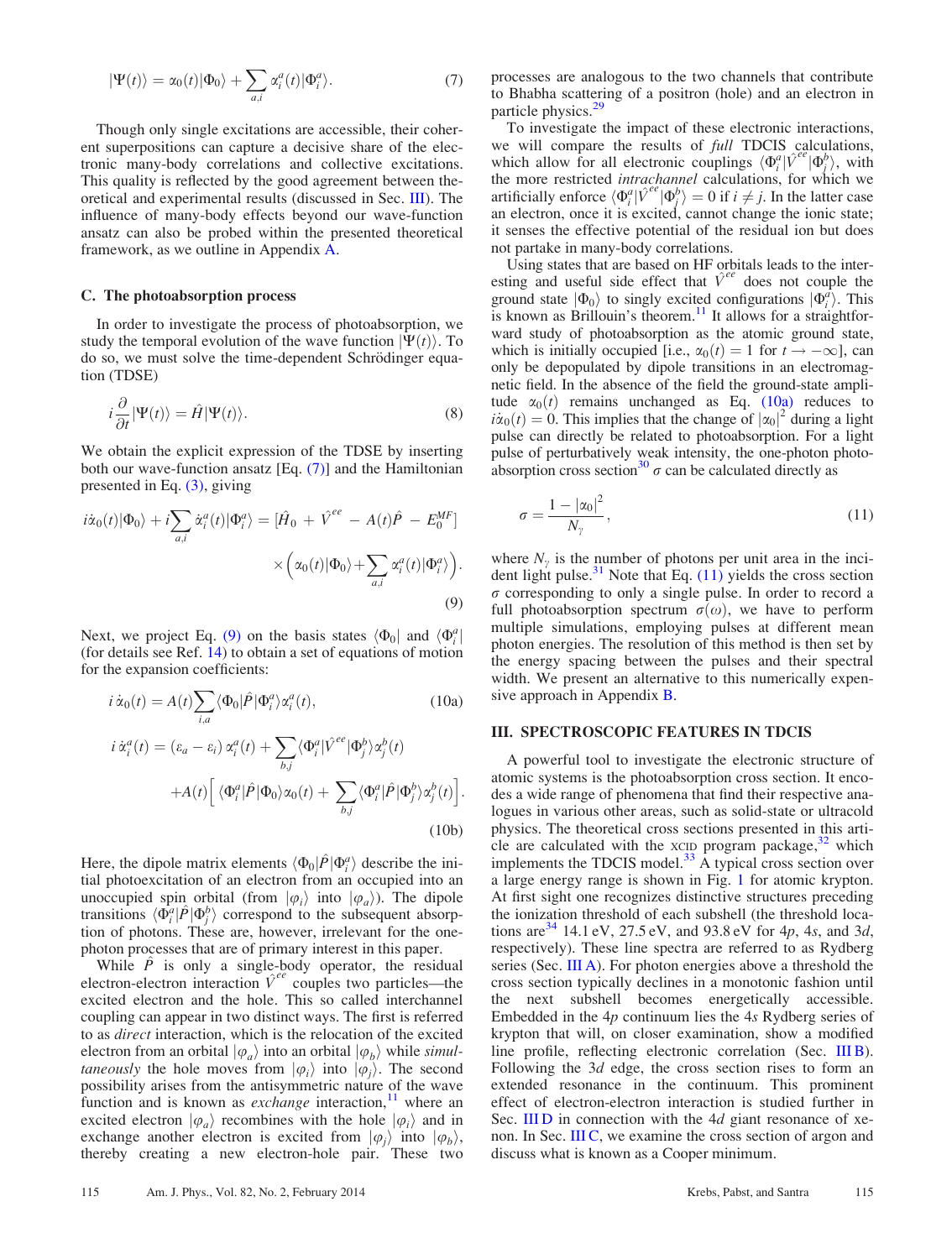## <span id="page-3-0"></span>A. Rydberg series

We now turn our attention more closely to the line spectra preceding ionization edges. They owe their name "Rydberg series" to Rydberg, who in 1889 presented $^{35}$  $^{35}$  $^{35}$  the well-known parametrization of the line spectrum of hydrogen

$$
E_n = \frac{1}{2} - \frac{1}{2n^2},\tag{12}
$$

where  $E_n$  is the energy required to excite the electron in the Coulomb potential of the proton  $(-1/r)$  from its ground state  $(n = 1)$  into an excited, yet bound, state with principal quantum number n. Every bound-to-bound transition gives rise to a distinct peak in the photoabsorption spectrum, jointly forming a series of lines with their positions converging up to the ionization threshold  $I_p = 1/2$ .

For larger atomic species such line spectra will likewise emerge if an electron is excited in the nuclear potential  $(-Z/r_n)$ , but the positions of the lines will be strongly influenced by the Coulomb interaction of the excited electron with the remaining  $N - 1$  electrons. In the TDCIS model, we picture the properties of such an excited atom in terms of the excited electron and its corresponding hole. Therefore, we can interpret Rydberg states essentially as the bound states of an electron-hole pair, an approach that is analogous to the treatment of excitons in solid state physics.<sup>3</sup>

Illustrating this concept further, we present two photoabsorption spectra of helium calculated in the vicinity of the ionization threshold (see Fig. 2). In the first calculation (dotted-dashed line), we suppress the interaction of excited electron and hole. To this end, we neglect all  $\langle \Phi_i^a | \hat{V}^{ee} | \Phi_j^b \rangle$  matrix elements so that an excited electron "experiences" only the mean-field potential  $\hat{V}^{MF}_n$ , which is included in  $\hat{H}_0$ . Since  $\hat{V}^{MF}_n$  represents the *neutral* atom, it cannot account for the attractive Coulomb interaction between an excited electron and the hole. Without this attractive interaction, no bound electron-hole pair can be formed. This circumstance is reflected in the photoabsorption cross section, which features no bound-to-bound transition lines but rises only as unbound electron-hole configurations become energetically accessible. (This is the case for the ionization continuum, marked by the shaded area in Fig. 2.)



Fig. 1. (Color online) The calculated photoabsorption cross section  $\sigma(\omega)$  of krypton (solid) is plotted as a function of the incident photon energy  $\omega$ , along with experimental results (dashed) from Ref. [10](#page-8-0). Ionization edges of outer subshells are marked by arrows.



Fig. 2. (Color online) The calculated photoabsorption cross section  $\sigma(\omega)$  of helium is plotted as a function of the incident photon energy  $\omega$ . Disabling the interaction of the excited electron and the corresponding hole (dotteddashed), photoabsorption takes place only in the ionization continuum (shaded area). In the full model (solid), Rydberg lines pertaining to the  $1s^2 \rightarrow 1s$  np  $({}^1P_1)$  series emerge, the positions of the first five of which are marked by vertical lines.

In the second case (solid line in Fig. 2), we include the interaction of electron and hole, which then gives rise to the  $1s^2 \rightarrow 1s$  np  $({}^1P_1)$  Rydberg series in the photoabsorption spectrum. Note that although Rydberg series consist, in principle, of infinitely many resonances, the number of lines in Fig. 2 is actually finite due to the finite size of the numerical  $box.<sup>37</sup>$  $box.<sup>37</sup>$  $box.<sup>37</sup>$ 

Using the positions of the lines  $\omega_n$  as a benchmark, we can investigate the performance of TDCIS. In Table I, we list the first five transition energies and compare them to experimental data from Ref. [38.](#page-8-0) The agreement between theory and experiment is found to be moderate for the first two lines, whereas it improves for transitions into higher excited states. This result instructively reflects the abilities and limitations of the TDCIS model. Describing an excited state of helium, the model accounts for an excited electron and the corresponding hole, which is generated in the 1s orbital. The hole—or respectively the remaining electron—is "frozen" in its state because any relocation would correspond to a second excitation, which is not allowed in the CIS ansatz. This rigid configuration within our model is insufficiently relaxed and unable to respond to the polarizing influence of the excited electron. This leads to a discrepancy between calculated and measured transition energies, which decreases towards higher excitations as the electron becomes more distant and, therefore, its polarizing influence grows weaker.

From this example, we can learn that higher-order excitations, going beyond the CIS approach, may be required to

Table I. Energies  $\omega_n$  of the first five transition lines  $(n = 2, ..., 6)$  in helium as calculated with TDCIS are given and compared to experimental data from Ref. [38](#page-8-0).

| $\boldsymbol{n}$ | Theory<br>Line pos. $\omega_n$ (eV) | Experiment<br>Line pos. $\omega_n$ (eV) |
|------------------|-------------------------------------|-----------------------------------------|
|                  |                                     |                                         |
| 3                | 23.1057                             | 23.0870                                 |
| 4                | 23.7480                             | 23.7421                                 |
|                  | 24.0471                             | 24.0458                                 |
| 6                | 24.2111                             | 24.2110                                 |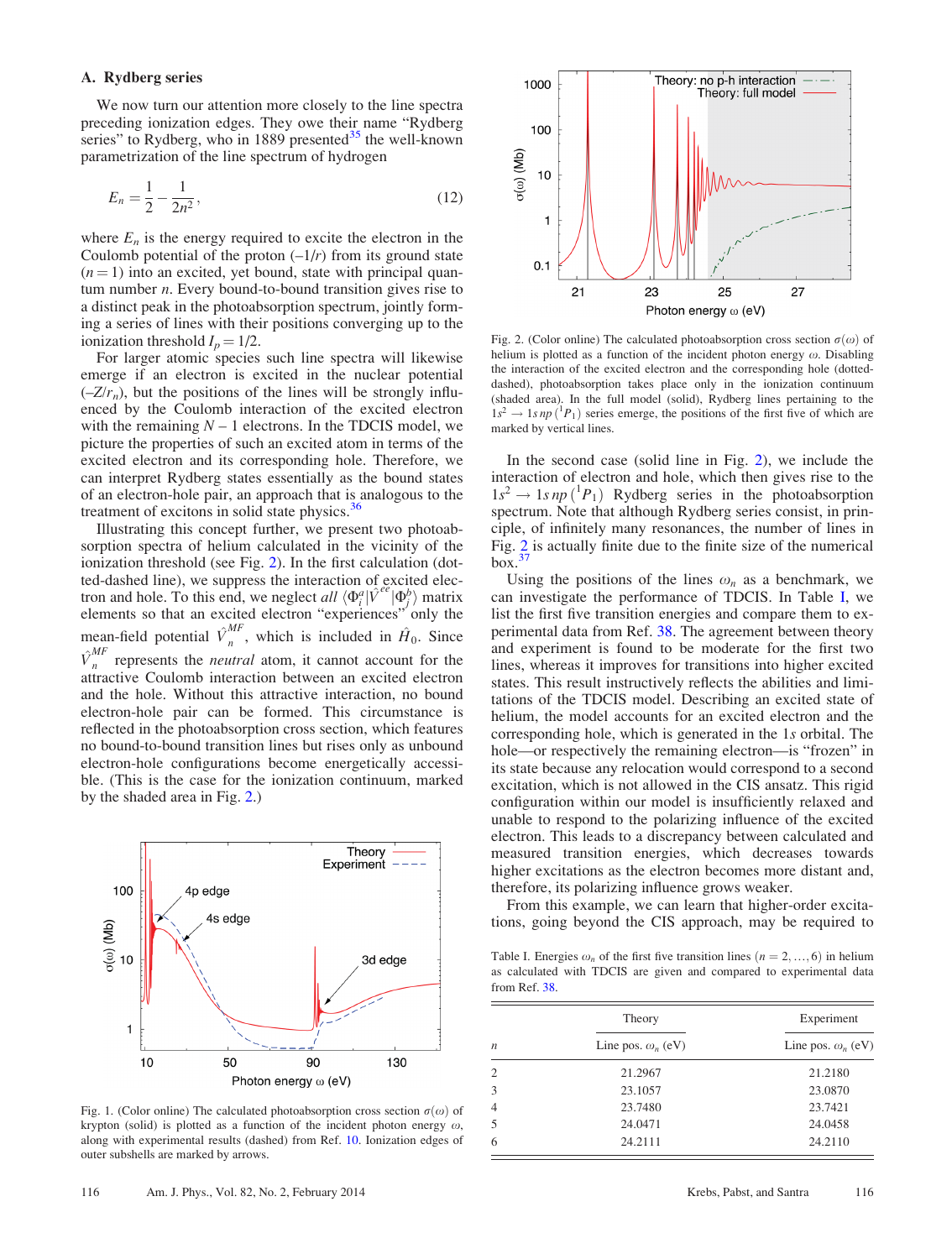<span id="page-4-0"></span>describe electron correlations, although the CIS wavefunction ansatz [Eq. [\(7\)](#page-1-0)] captures the fundamental effects remarkably well. In Appendix [A,](#page-7-0) we outline a systematic approach to investigate the limitations of our model and thus gain an estimate of the significance of higher-order correlations.

## 1. Applications in other fields of physics

Rydberg spectra, which are likewise affected by strong many-body correlations, can be found in molecular sys- $tems<sup>39,40</sup>$  $tems<sup>39,40</sup>$  $tems<sup>39,40</sup>$  and in solid-state physics, pertaining to excitonic phenomena.[36](#page-8-0) In the latter case, the picture of bound particle-hole excitations typically forms the basis of theoretical descriptions (see, for example, Ref. [41](#page-9-0)).

For molecular systems, Rydberg spectroscopy has become a crucial tool to identify molecules and particularly to distin-guish isomers.<sup>[39,42](#page-9-0)</sup> Isomers are compounds that have the same molecular formula but different structure. Chemically, isomers can have quite different behaviors and, therefore, it is important to differentiate them.

In contrast to atoms, molecular Rydberg states have not only an electronic character but also vibrational and rotational characters, where the latter two are highly sensitive to positions of the atoms within the molecules. Each isomer has, therefore, unique Rydberg lines (position and strength) that make it possible to tell isomers apart.

#### B. Fano resonances

As pointed out earlier, the ionization threshold of each atomic subshell is preceded by a series of resonances pertaining to discrete excited states of the atomic system. The very first of these Rydberg series occurs below the first ionization threshold of the atom, while all subsequent series will be found above this ionization energy. The latter are thus embedded in the ionization continuum of more weakly bound subshells (cf. the  $4s$  series of krypton between  $20 \text{ eV}$  and 30 eV in Fig. [1](#page-3-0)). Nevertheless, the electronic excitations associated with these latter series are bound states of the atomic system; as they do not exceed the specific ionization energy that is required for their respective subshell, their channel is said to be closed. These excitations can, however, still lead to an ionization of the atom, as long as the energy can be transferred from the closed channel into an open one by electron-electron interactions. This effect is known as autoionization.

An example of autoionizing resonances can be seen in Fig.  $3(a)$ , which displays the Rydberg series of the 2s subshell in neon. The depicted resonance profiles appear noticeably different from the Lorentzian shape of common resonance phenomena, an observation that was first reported by Beutler<sup> $43$ </sup> and subsequently explained by Fano. $44,45$  These features can be well reproduced (compare, for example, the results of Ref. [46](#page-9-0)) and understood within the framework of TDCIS in terms of the interference of different ionization pathways.

In the vicinity of an autoionizing resonance, the energy of a photon  $(y)$  suffices to ionize the atomic system (here neon) directly by exciting an electron out of its outermost subshell into the continuum of unbound states, leaving a  $2p$  hole:  $1s^22s^22p^6 + \gamma \rightarrow 1s^22s^22p^5 + e^-(\varepsilon)$ , where  $e^-(\varepsilon)$  indicates a free electron of energy  $\varepsilon$ . For photon energies close to an autoionizing resonance, the hole can likewise be created in the



Fig. 3. (Color online) The calculated photoabsorption cross section  $\sigma(\omega)$  of neon is plotted as a function of the incident photon energy  $\omega$ . Using the full model (a), the autoionizing Rydberg series  $2s^2 2p^6 \rightarrow 2s2p^6$  np  $(^1P_1)$  exhibits Fano resonances, whereas using the intrachannel model (b), the lines appear with a Lorentzian profile.

energetically deeper-lying 2s subshell, producing an excited but bound—electron-hole pair that appears as a Rydberg state of principal quantum number n:  $1s^2 2s^2 2p^6 + \gamma \rightarrow 1s^2 2s^1$  $2p<sup>6</sup>$  np. Mediated by the Coulomb interaction between the electron and the hole, the latter can be promoted from the 2s into the 2p shell, transferring the excess energy to the excited electron. In this way the interchannel coupling  $\langle \Phi_i^a | \hat{V}^{ee} | \Phi_j^b \rangle$  (cf. Sec. [II B\)](#page-1-0) mixes the closed and the open channel, leading to an autoionizing decay of the bound excitation  $1s^2 2s^1 2p^6 np$  into the ionized state  $1s^2 2s^2 2p^5 + e^-(\varepsilon)$ . These different ionization paths, which are indistinguishable by their final result  $[1s^22s^22p^5 + e^-(\varepsilon)]$ , interfere as their transition amplitudes add up. By tuning the photon energy, this interference is constructive on one side of the resonance and destructive on the other side, giving rise to the asymmetric profile of Fano resonances.

The significance of electron-electron interactions to this process can readily be demonstrated using TDCIS, as it allows one to systematically enable (full model) or disable (intrachannel model) electronic coupling of channels. As can be seen in Fig. 3(b), the asymmetric profiles give way to symmetric resonances if the coupling of electronic channels is disabled. The bound excitations stemming from the 2s orbitals are prevented from autoionizing in this case and thus exhibit a "normal" Rydberg series.

#### 1. Applications in other fields of physics

Fano resonances are not restricted in their occurrence to atomic spectroscopy. They appear in a wide range of fields, whenever an intrinsically closed channel couples to a continuum. The scattering properties of ultracold atoms can, for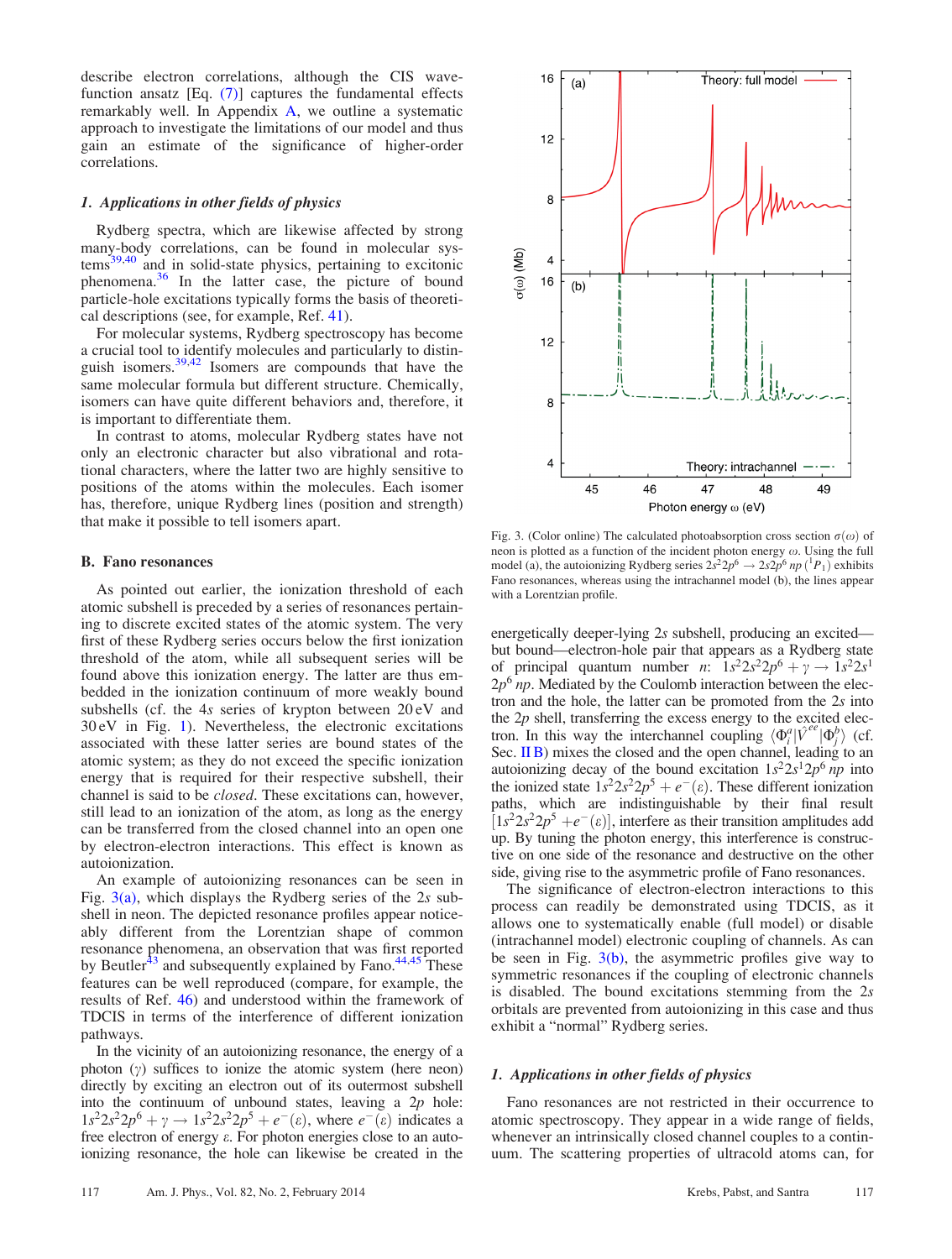<span id="page-5-0"></span>example, be influenced using externally tuned Fano resonan-ces,<sup>[47](#page-9-0)</sup> allowing for the investigation of novel constellations of matter, like Efimov states.<sup>[48](#page-9-0)</sup> In the context of scattering physics these Fano resonances are often referred to as Feshbach resonances.<sup>[49](#page-9-0)</sup>

In solid-state physics, Fano resonances show up in a vari-ety of processes.<sup>[50](#page-9-0)</sup> Besides photoelectron spectroscopy,<sup>[51](#page-9-0)</sup> which is closely related to photoionization spectroscopy, Fano resonances can also be seen in the conductivity of metallic systems $52$  and more generally in solid state systems that exhibit the Kondo effect.[53](#page-9-0),[54](#page-9-0) The Kondo effect occurs in solids with lattice defects (impurities). Electrons traveling through the solid can scatter from these impurity sites. The interference between scattered and unscattered electrons affects the overall conductivity. Depending on the applied voltage, the currents of these different pathways interfere constructively or destructively, leading to an enhancement or reduction in the conductivity, respectively. The resulting behavior of the conductivity as a function of the applied voltage corresponds exactly to the Fano line shape.

Further examples for the occurrence of Fano resonances in complex systems can be found in Ref. [55,](#page-9-0) which studies the creation of Feshbach resonances in the dissociation of a molecule, or Ref. [56](#page-9-0), which reviews Fano resonances in nanoscale structures.

## C. Cooper minimum

Up until now, we have studied the influence of manyelectron effects on spectroscopic features involving transitions to excited bound states (Sec. [III A\)](#page-3-0) or autoionizing bound states (Sec.  $III$  B). Also in the continuum, when the photon energy is large enough to directly ionize an atom, spectroscopic features appear that can be related to the electronic structure of the respective system.

In this section, we focus on an effect called the Cooper minimum.<sup>[57](#page-9-0)</sup> In Fig. 4, we show the pronounced Cooper minimum in the photoabsorption cross section of argon as an example. Even though the existence of a Cooper minimum can be explained by an independent particle picture (i.e., a mean-field theory), the position as well as the shape of the Cooper minimum is sensitive to many-body effects (as one can see in Fig. 4). Specifically, the TDCIS results with and without interchannel coupling are shown, together with



Fig. 4. (Color online) The photoabsorption cross section  $\sigma(\omega)$  of argon, calculated with the full model (solid) and the intrachannel model (dot-dashed), is compared to the experimental results (dashed) from Ref. [10.](#page-8-0) A pronounced Cooper minimum is visible around 50 eV.

experimental data. By including the interchannel coupling effects, the position ( $\approx$  48 eV) and depth ( $\approx$  0.7 Mb) of the minimum is reproduced much better than in the case where only intrachannel coupling is allowed, which produces a tooshallow minimum. To improve the theoretical curve even further, higher-order excitations (like double excitations) would have to be included, going beyond CIS.<sup>2</sup>

The origin of the Cooper minimum, which is not itself a many-body effect, can be easily understood. The absorption of a photon changes the angular momentum by one unit. In the case of argon, for the photon energies shown in Fig. 4, predominantly an electron from the  $3p$  shell will be ionized. The angular momentum, *l* of the electron after absorbing a photon is, therefore, either  $l = 0$  or  $l = 2$ , where the latter is the dominant transition.<sup>[58](#page-9-0)</sup> The Cooper minimum arises when the dominant transition matrix element undergoes a change of sign—passes through zero—in the course of rising excitation energies.

In most cases, the total photoabsorption cross section will nevertheless be different from zero at the minimum position, due to contributions from the non-dominant excitation chan-nels. According to Fano and Cooper,<sup>[58](#page-9-0)</sup> minima can be excluded for orbitals that are radially nodeless  $(1s, 2p, 3d, 4f, \ldots)$ . Photoionization from any other orbital may well exhibit a Cooper minimum. However, Fano and Cooper<sup>[58](#page-9-0)</sup> also remark that the second rise of the cross section, and thus the distinctive shape of the minimum, can be largely obscured by other spectroscopic features.

## 1. Applications in other fields of physics

Cooper minima have received recent attention, as evidence for their occurrence in high-harmonic-generation  $(HHG)$  spectra was found.<sup>[59](#page-9-0)</sup> HHG is the most fundamental process in the emerging field of attosecond physics. It is because of the HHG process that nowadays pulses shorter than 1 fs can be generated. The HHG process can be explained in terms of three steps: $60,61$  $60,61$  $60,61$  (1) an electron is ionized by a strong-field pulse, (2) the direction of the electric field of the pulse inverts and drives the electron back to the ionized system, and (3) the electron recombines with the ionized system and emits a high energy photon in the form of an attosecond pulse.

Particularly in the final step of recombination, the electronic structure of the system plays an important role and strongly influences the HHG spectrum. Because the mechanism of recombination is directly related to the mechanism of photoionization, the Cooper minimum also appears in the generation of attosecond pulses. More generally, all electronic structure features (including many-body effects) influencing the photoionization cross section in the continuum also influence the HHG process and in broader terms the world of attosecond physics.

Besides atomic systems, Cooper minima were likewise reported in the photoabsorption cross section of molecules by, for example, Carlson and coworkers,  $62$  though the increased complexity of molecular systems inhibits the formulation of simple orbital rules.

#### D. Giant resonance in xenon

Another noteworthy spectroscopic feature is the giant resonance associated with the photoionization of the 4d subshell in xenon. In 1964 Ederer<sup>[63](#page-9-0)</sup> and independently Lukirskii and coworkers<sup>[64](#page-9-0)</sup> discovered that the photoabsorption cross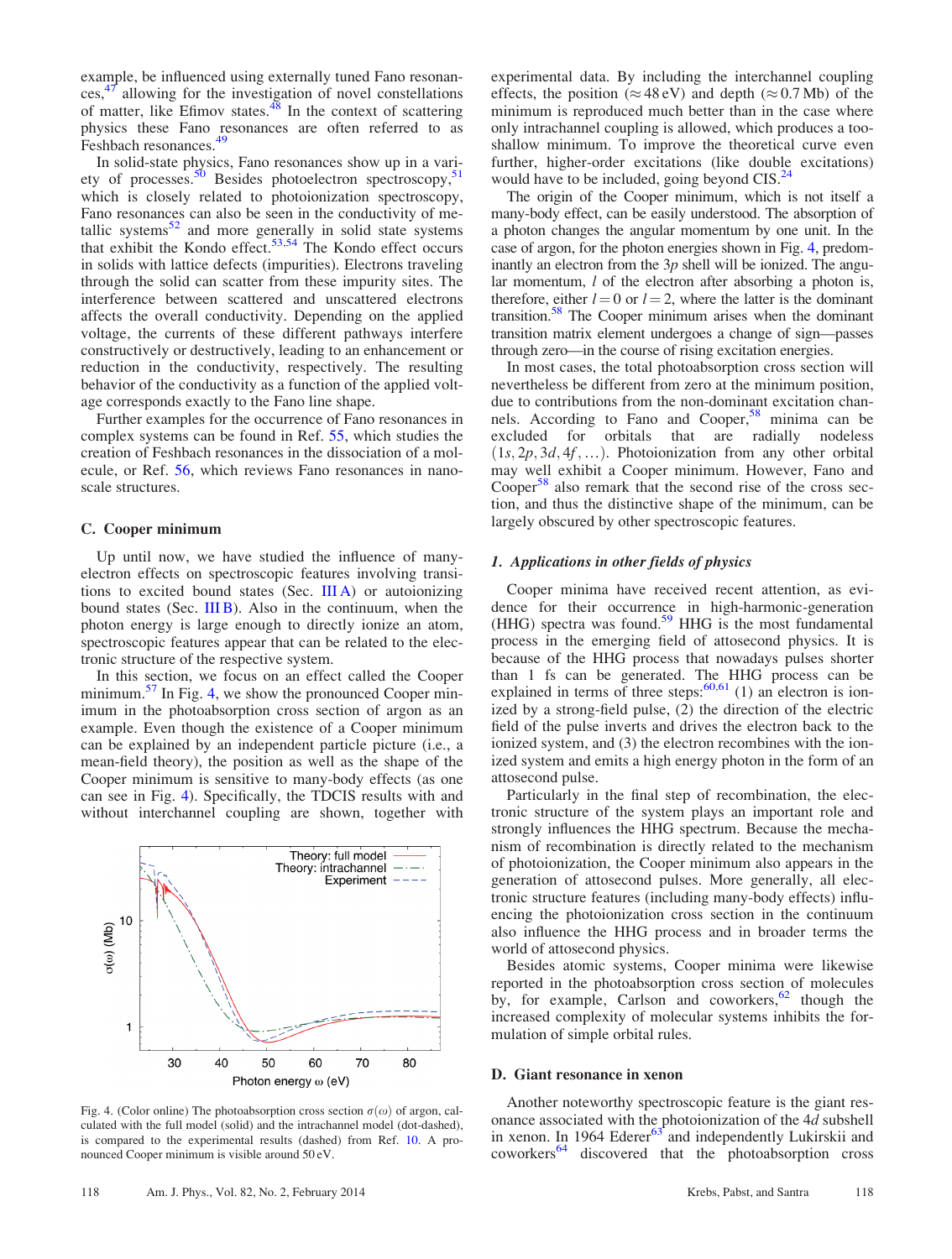section of xenon exhibits an unusual shape above the 4d ionization threshold at  $67.5 \,\mathrm{eV}^{34}$  $67.5 \,\mathrm{eV}^{34}$  $67.5 \,\mathrm{eV}^{34}$  Instead of the generic, monotonic decrease of the continuum cross section, an increase was observed, peaking around  $\omega = 100 \text{ eV}$ . An extended resonance-like profile is formed between  $\omega = 70 \text{ eV}$  and  $\omega = 140 \text{ eV}$ , as shown in Fig. 5 (with the experimental  $data<sup>10</sup>$  $data<sup>10</sup>$  $data<sup>10</sup>$  plotted as a dashed line). This resonance differs decidedly from the previously discussed Rydberg and Fano resonances because it does not pertain to the excitation of a bound excited state but instead lies within the ionization continuum.

Like the Cooper minima discussed in the previous section, this giant resonance can be understood by using a singleelectron picture, whereas the explanation of its precise shape, strength, and position requires many-electron correlations.<sup>6</sup> The latter may instructively be investigated using TDCIS.

Regarding a single electron from the 4d subshell of xenon, its photoexcitation will dominantly take place into  $l = 3$ excited states. The accessibility of these states is, however, reduced for low excitation energies due to a radial potential  $barrier.<sup>24</sup>$  $barrier.<sup>24</sup>$  $barrier.<sup>24</sup>$  With increasing photon energy, the accessibility is improved, which leads to a growing ionization probability. The highest ionization probability is reached when the energy of the excited electron is comparable to the height of the barrier. $<sup>2</sup>$ </sup>

We can retrace this picture of a single, independent electron using the TDCIS intrachannel model. This yields a result (dot-dashed line in Fig. 5) that disagrees with the experiment in shape, strength, and position, though it does predict a resonance-like appearance that resembles the single-electron curve presented by Cooper.<sup>65</sup> The overall profile of the resonance, however, is determined by strong collective effects within the valence shells of xenon that evolve due to electron-electron interactions, as long as the excited electron is "trapped" behind the radial potential barrier. Amusia and Connerade suggest that these interactions form a plasmon-like coherent oscillation of at least all 10 electrons in the 4d subshell.<sup>[66](#page-9-0)</sup> Using the full model, wherein the interchannel couplings allow for a coherent superposition of all single excitations of the wave-function ansatz [Eq. [\(7\)\]](#page-1-0), we can capture parts of these collective dynamics leading to decidedly better agreement with the experimental data (solid line in Fig. 5). This underlines the importance of



Fig. 5. (Color online) The photoabsorption cross section  $\sigma(\omega)$  of xenon, calculated with the full model (solid) and the intrachannel model (dotteddashed), is compared to the experimental results (dashed) from Ref. [10](#page-8-0). The intrachannel model is insufficient to reproduce the giant resonance around 100 eV.

electronic correlations and the mixing of channels in photoionization processes.

## 1. Applications in other fields of physics

Collective phenomena like the giant resonance are of importance in various physical disciplines. They were first observed in 1946 by Baldwin and Klaiber<sup>[67](#page-9-0)</sup> for atomic nuclei where they are likewise of relevance to astrophysical research.<sup>[68](#page-9-0)</sup> In atomic physics, these resonances appear for a variety of elements<sup>[24](#page-8-0)</sup> and also in molecular spectroscopy comparable structures were found, where they launched a long-lasting discussion on their potential to predict bond lengths. $69$ 

In solids and plasmas, the collective motions of electrons, atoms, and both together are known as plasmons, phonons, and polarons, respectively.<sup>[70](#page-9-0)</sup> The existence of plasmons can be seen in our daily life when we look at metals. Their shininess is a direct consequence of the collective motion of the electrons in the metal when irradiated by light.<sup>71</sup> When the frequency of light is smaller than the characteristic frequency of the plasmons (known as the plasma frequency), the electrons oscillate collectively in phase with the light and prevent the light from entering the medium and reflect it from the surface. When the frequency is higher than the plasma frequency, the collective electron motion is too slow and cannot respond to the fast field oscillations. As a result, the metal becomes transparent for these frequencies. For metals, the plasma frequency is typically in the ultraviolet regime, so optical light is reflected, leading to the shiny appearance.

Furthermore, plasmons and the plasma frequency are highly sensitive to the electronic structure of the metal. This can be used to study effects like adsorption of material on metal surfaces. This is known as the surface plasmon resonance technique and is a research field of its own with many applications in biochemistry. $72,73$ 

## IV. CONCLUSION

Our aim in this article is to present atomic physics as a suitable starting point for introducing students to some of the basic phenomena of many-body physics. To this end we studied the impact of many-body effects upon the photoabsorption cross sections of noble gas atoms. We demonstrated that such influences can be found in prominent spectroscopic features such as Rydberg series, Fano resonances, Cooper minima, and giant resonances.

In order to facilitate the understanding of the occurring many-body interactions we introduced the TDCIS model, which is conceptually simple but allows for a systematic investigation of electronic correlations that go beyond a mean-field picture. Regarding the good agreement of TDCIS results with experimental data, we can conclude that our intuitive model of particle-hole excitations captures a wide range of many-body effects in the studied closed-shell systems. The influence of higher-order excitations, which are not accounted for within our wave-function ansatz, is further elucidated in Appendix [A](#page-7-0).

We want to emphasize that the conceptual clearness of TDCIS in combination with the relative simplicity of atomic systems enables a comprehensible introduction to basic many-body phenomena at early stages of the physics curriculum. This elementary introduction can be linked to several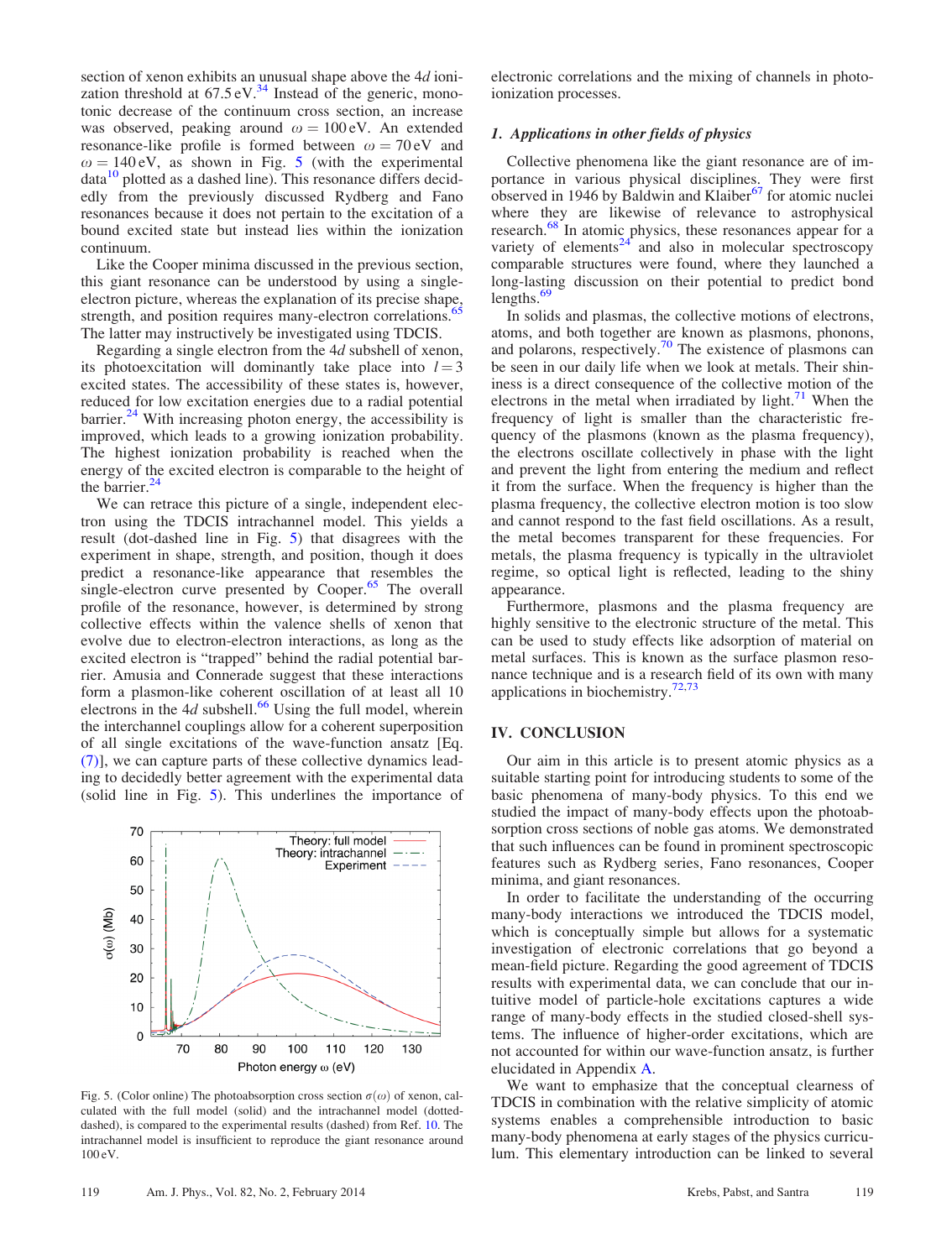<span id="page-7-0"></span>more advanced topics of many-body physics, as was outlined in the course of the article.

Atomic physics holds further intriguing many-body phenomena, especially if attention is turned towards open-shell atoms. For closed-shell systems, we studied correlations only in the excited states. However, for open-shell atoms already the ground state belongs to a strongly correlated multiplet<sup> $\mu$ </sup> that must be represented by a superposition of multiple Slater determinants. These systems allow for a pedagogical introduction to ordering phenomena (cf. Hund's rules<sup>[75](#page-9-0)</sup>), eventually linking to the study of magnetism $\frac{76}{77}$  $\frac{76}{77}$  $\frac{76}{77}$  $\frac{76}{77}$  $\frac{76}{77}$  or the popular Hubbard model. $78,79$ 

## ACKNOWLEDGMENTS

This work has been supported by the Deutsche Forschungsgemeinschaft (DFG) under Grant No. SFB 925/A5.

#### APPENDIX A: COMPARISON OF DIPOLE FORMS

TDCIS has proved an adequate model to describe a wide range of phenomena, although its wave-function ansatz is limited to single electronic excitations. In the following, we outline how the necessarily insufficient description of higher-order excitations can be quantified and used as an instructive indicator for the significance of higher-order manybody effects. We cannot gain such a measure from a direct comparison with experimental data, as this procedure would not single out deviations due to the neglected relativistic effects. Therefore, we shall rather employ two different representations of the photoabsorption cross section within the theoretical framework—velocity and length forms—and judge their mutual disaccord.

As early as 1945, Chandrasekhar $80$  pointed out that the photoabsorption cross section could be written in the velocity form

$$
\sigma_{v}(\omega) = \frac{4\pi^{2}}{\omega c} \sum_{F} |\langle \Psi_{F} | \hat{P} | \Phi_{0} \rangle|^{2} \delta(E_{F} - E_{0} - \omega), \quad (A1)
$$

as we have done so far, or the length form

$$
\sigma_l(\omega) = \frac{4\pi^2 \omega}{c} \sum_F |\langle \Psi_F | \hat{Z} | \Phi_0 \rangle|^2 \delta(E_F - E_0 - \omega), \quad \text{(A2)}
$$

with  $\hat{Z}$  representing the z-components of the position operators in the abbreviated manner used before with the momen-tum operators (see Sec. [II A\)](#page-1-0). Equations  $(A1)$  and  $(A2)$  are connected by the operator identity<sup>8</sup>

$$
\hat{P} = -i[\hat{Z}, \hat{H}].
$$
\n(A3)

Generally, Eq. (A3) loses its necessary validity if the Hamiltonian employed is approximate or the basis set truncated (as in our case). Then the equality of the velocity- and the length-form cross sections [Eqs.  $(A1)$  and  $(A2)$ ] is also broken—a circumstance that has caused a prolonged contro-versy over the "right" choice of form.<sup>[82–85](#page-9-0)</sup> Beyond the controversy, however, remains the fact that both forms will give the same result if the description of the system is exact. Therefore, we can estimate the accuracy of our approximation, and hence the significance of higher-order many-body contributions, by using the normed discrepancy between these two forms:

$$
D = \frac{\int d\omega |\sigma_v(\omega) - \sigma_l(\omega)|}{\int d\omega (\sigma_v(\omega) + \sigma_l(\omega))}.
$$
 (A4)

In Fig. 6, we show D evaluated<sup>[86](#page-9-0)</sup> for atomic systems with helium-like, neon-like, argon-like, and xenon-like electronic configurations. In addition to the results for the neutral atoms, we also show  $D$  for atomic nuclei with additional charge  $Z_{\text{extra}}$  (a similar approach can be found in Ref. [87](#page-9-0)).

We observe that with an increasing number of electrons incorporated in an atomic system, the discrepancy of the cross section forms grows. This is readily understandable in larger atomic species the outer electrons are weakly bound yet strongly interacting, which gives rise to higher-order collective phenomena. For systems with an increasing additional nuclear charge, this discrepancy between velocity and length forms decreases again, indicating a decline of the many-body contributions. This second observation is plausible, as with higher nuclear charge the single-electron central potential [cf. Eq.  $(1)$ ] increases in importance relative to the electronic many-body interactions. Thus, the described system becomes more hydrogen-like with growing  $Z_{\text{extra}}$ , incorporating strongly bound and comparatively weakly interacting electrons. Hence, the TDCIS description in terms of single excitations becomes progressively accurate for high  $Z_{\text{extra}}$ , which is reflected in the observable convergence trend of velocity- and length-form cross sections.

# APPENDIX B: ALTERNATIVE CALCULATION OF THE PHOTOABSORPTION CROSS SECTION

The approach to study photoabsorption based on the depopulation of the ground state (see Sec.  $\text{IIC}$ ) is instructive and universal, but largely inappropriate for the calculation of a weak-field photoabsorption cross section  $\sigma(\omega)$ . To obtain satisfactory energetic resolution with this method, a spectrum has to be sampled by a multitude of pulses, each requiring an individual solution to Eqs.  $(10)$ . A notably more



Fig. 6. (Color online) The discrepancy  $D$  of velocity and length forms [Eq.  $(A4)$ ] is plotted as a function of additional nuclear charge  $Z_{\text{extra}}$  for atomic systems with helium-like (solid), neon-like (long-dashed), argon-like (dotted-dashed), and xenon-like (short-dashed) electronic configurations. The neutral atoms have  $Z_{\text{extra}} = 0$ .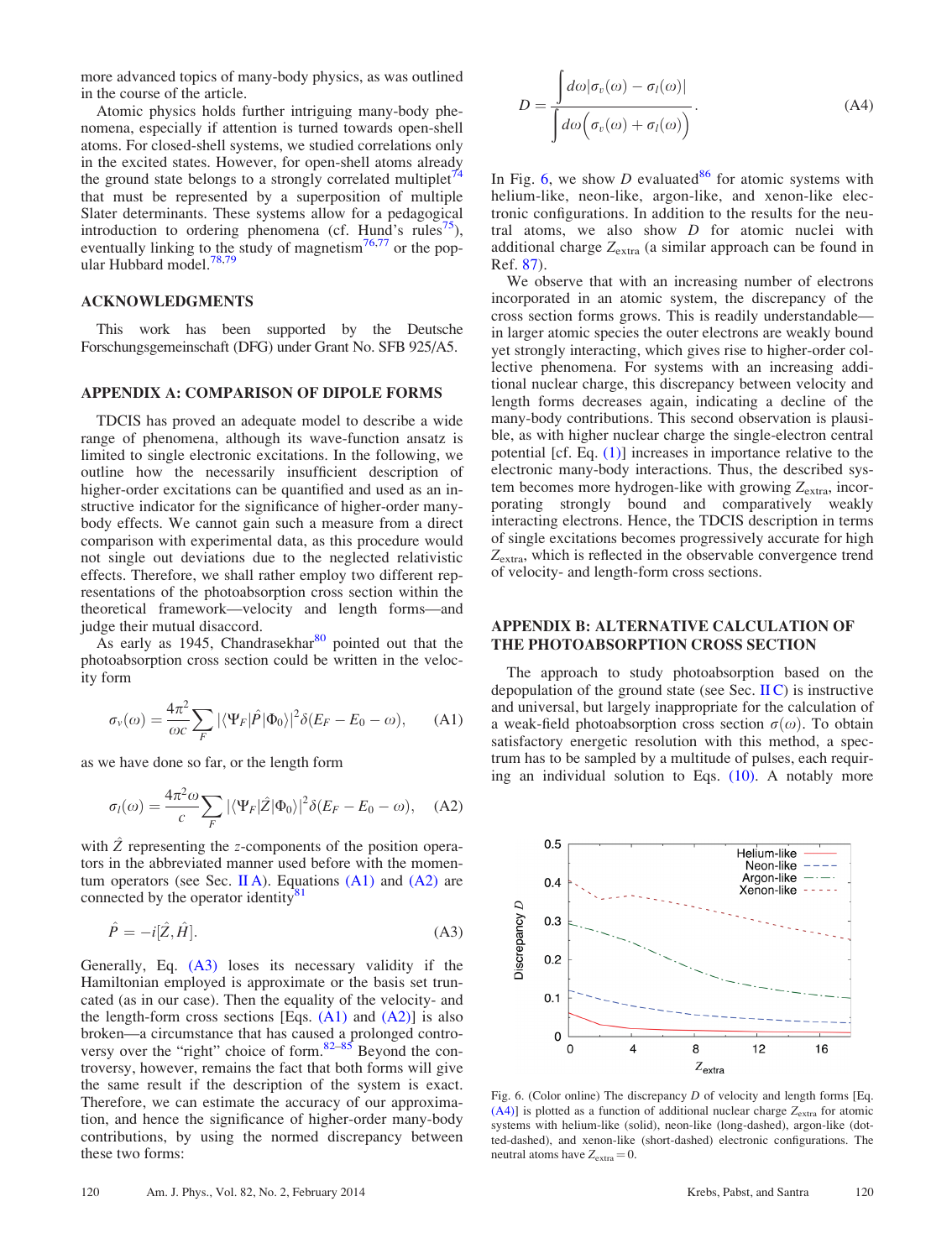<span id="page-8-0"></span>efficient scheme to find  $\sigma(\omega)$  can be arrived at if the familiar (see, e.g., Ref. 22) expression for the photoabsorption cross section derived from first-order time-dependent perturbation theory is employed:

$$
\sigma(\omega) = \frac{4\pi^2}{\omega c} \sum_F |\langle \Psi_F | \hat{P} | \Phi_0 \rangle|^2 \delta(E_F - E_0 - \omega). \tag{B1}
$$

In Eq. (B1),  $|\Psi_F\rangle$  are eigenstates of the full, field-free Hamiltonian, with  $E_F$  their corresponding energy eigenvalues,  $E_0$  denotes the ground-state energy, and  $c$  the speed of light in vacuo. Following Tong and coworkers,<sup>[88](#page-9-0)</sup> we restate Eq. (B1) as essentially the inverse Fourier transform of a correlation function  $C(t)$ , yielding

$$
\sigma(\omega) = \frac{4\pi}{\omega c} \operatorname{Re} \left[ \int_0^\infty dt \ C(t) \ e^{i\omega t} \right].
$$
 (B2)

Here, the correlation function has to be taken as the overlap between an initially dipole-disturbed ground state  $|\Psi'(0)\rangle$  $= \hat{P}|\Phi_0\rangle$  and its field-free propagated self  $|\Psi'(t)\rangle$ , hence  $C(t) = \langle \Psi'(0) | \Psi'(t) \rangle$ . A detailed derivation of Eq. (B2) can be found in Ref. [89](#page-9-0). With this, the numerical effort reduces to solving only once the field-free  $(A(t) \equiv 0)$  set of Eqs. (10):

$$
i\dot{\alpha}_0(t) = 0,\t\t(B3a)
$$

$$
i\dot{\alpha}_i^a(t) = (\varepsilon_a - \varepsilon_i) \alpha_i^a(t) + \sum_{bj} \langle \Phi_i^a | \hat{V}^{ee} | \Phi_j^b \rangle \alpha_j^b(t), \quad (B3b)
$$

with the appropriate initial conditions  $(\alpha_0(0)=0$  and  $\alpha_i^a(0) = \langle \Phi_i^a | \hat{P} | \Phi_0 \rangle$ ). This procedure reconstructs the entire cross section  $\sigma(\omega)$  from one single propagation. The correlation function can to this end be expressed through  $\alpha_i^a(t)$  as

$$
C(t) = \sum_{a,i} \alpha_i^a(t) \langle \Phi_0 | \hat{P} | \Phi_i^a \rangle.
$$
 (B4)

a) Electronic mail: [robin.santra@cfel.de](mailto:robin.santra@cfel.de)

- ${}^{1}$ N. Bohr, "On the constitution of atoms and molecules," [Philos. Mag.](http://dx.doi.org/10.1080/14786441308634955)  $26(151)$ , 1–26 (1913).
- <sup>2</sup>F. Krausz and M. Ivanov, "Attosecond physics," [Rev. Mod. Phys.](http://dx.doi.org/10.1103/RevModPhys.81.163) 81, 163–234 (2009).
- <sup>3</sup>R. Kienberger et al., "Atomic transient recorder," [Nature](http://dx.doi.org/10.1038/nature02277) 427(6977), 817–821 (2004).
- <sup>4</sup>M. Y. Amusia, *Atomic Photoeffect* (Plenum, New York, 1990).
- <sup>5</sup>I. Lindgren and J. Morrison, Atomic Many-Body Theory (Springer-Verlag, Berlin, 1986).
- <sup>6</sup>I. Bloch, J. Dalibard, and W. Zwerger, "Many-body physics with ultracold gases," [Rev. Mod. Phys.](http://dx.doi.org/10.1103/RevModPhys.80.885) <sup>80</sup>, 885–964 (2008). <sup>7</sup>
- $^{7}P$ . Fulde, Electron Correlations in Molecules and Solids (Springer-Verlag, Berlin, 2002).
- 8 T. Watanabe, H. Okamoto, K. Onomitsu, H. Gotoh, T. Sogawa, and H. Yamaguchi, "Optomechanical photoabsorption spectroscopy of exciton states in GaAs," [Appl. Phys. Lett.](http://dx.doi.org/10.1063/1.4747328) 101, 082107 (2012).
- <sup>9</sup>R. Locht, H. Jochims, and B. Leyh, "The vacuum {UV} photoabsorption spectroscopy of the geminal ethylene difluoride (1,1-C2H2F2). The vibra-
- tional structure and its analysis," [Chem. Phys.](http://dx.doi.org/10.1016/j.chemphys.2012.07.003)  $405$ ,  $124-136$  (2012). <sup>10</sup>J. Samson and W. Stolte, "Precision measurements of the total photoionization cross-sections of He, Ne, Ar, Kr, and Xe," [J. Electron Spectrosc.](http://dx.doi.org/10.1016/S0368-2048(02)00026-9) [Relat. Phenom.](http://dx.doi.org/10.1016/S0368-2048(02)00026-9) 123, 265–276 (2002). <sup>11</sup>A. Szabo and N. S. Ostlund, *Modern Quantum Chemistry* (Dover,
- Mineola, NY, 1996). <sup>12</sup>J. B. Foreman, M. Head-Gordon, J. A. Pople, and M. J. Frisch, "Toward a
- Systematic Molecular Orbital Theory for Excited States," [J. Phys. Chem.](http://dx.doi.org/10.1021/j100180a030) 96, 135–149 (1992).
- <sup>13</sup>J. W. Cooper, "The Single Electron Model in Photoionization," in Photoionization and Other Probes of Many-Electron Interactions, edited
- by F. J. Wuilleumier (Plenum, New York, 1976), pp. 31–47.<br><sup>14</sup>N. Rohringer, A. Gordon, and R. Santra, "Configuration-interaction-based time-dependent orbital approach for ab initio treatment of electronic dy-namics in a strong optical laser field," [Phys. Rev. A](http://dx.doi.org/10.1103/PhysRevA.74.043420) 74, 043420 (2006).<br><sup>15</sup>L. Greenman, P. J. Ho, S. Pabst, E. Kamarchik, D. A. Mazziotti, and R.
- Santra, "Implementation of the time-dependent configuration-interaction singles method for atomic strong-field processes," [Phys. Rev. A](http://dx.doi.org/10.1103/PhysRevA.82.023406) 82, 023406 (2010).  $16$ S. Pabst, "Atomic and molecular dynamics triggered by ultrashort light
- pulses on the atto- to picosecond time scale," [Eur. Phys. J. Spec. Top.](http://dx.doi.org/10.1140/epjst/e2013-01819-x) 221,
- $1-71$  (2013).<br><sup>17</sup>S. Pabst, L. Greenman, D. A. Mazziotti, and R. Santra, "Impact of multichannel and multipole effects on the Cooper minimum in the high-order-
- harmonic spectrum of argon," [Phys. Rev. A](http://dx.doi.org/10.1103/PhysRevA.82.023406) 85(023411), 1–8 (2012). <sup>18</sup>S. Pabst, A. Sytcheva, A. Moulet, A. Wirth, E. Goulielmakis, and R. Santra, "Theory of attosecond transient-absorption spectroscopy of kryp-ton for overlapping pump and probe pulses," [Phys. Rev. A](http://dx.doi.org/10.1103/PhysRevA.86.063411)  $86(063411)$ , 1-13 (2012).
- <sup>19</sup>A. Sytcheva, S. Pabst, S.-K. Son, and R. Santra, "Enhanced nonlinear response of  $Ne^{8+}$  to intense ultrafast x rays," [Phys. Rev. A](http://dx.doi.org/10.1103/PhysRevA.85.023414) 85(023414),
- $1-6$  (2012).<br><sup>20</sup>M. Marangoni and A. M. Sarius, "Coupled-channel calculations of the giant dipole resonance in the one-particle-one-hole continuum approxima-
- tion (I). 12C and 40Ca," [Nucl. Phys. A](http://dx.doi.org/10.1016/0375-9474(69)90725-8)  $132(3)$ , 649–672 (1969). <sup>21</sup>P. B. Allen, "Single Particle versus Collective Electronic Excitations," in From Quantum Mechanincs to Technology, edited by Z. Petru, J. Przystawa, and K. Rapcewicz (Springer-Verlag, Berlin, 1996), pp.
- 
- <sup>22</sup>R. Santra, "Concepts in x-ray physics," [J. Phys. B](http://dx.doi.org/10.1088/0953-4075/42/2/023001) 42, 023001 (2009). <sup>23</sup>D. P. Craig and T. Thirunamachandran, *Molecular Quantum* Electrodynamics (Dover, Mineola, NY, 1998).<br><sup>24</sup>A. F. Starace, Handbuch der Physik—Volume XXXI: Corpuscles and
- 
- *Radiation in Matter I* (Springer-Verlag, Berlin, 1982). <sup>25</sup>P. Echenique and J. L. Alonso, "A mathematical and computational review of Hartree–Fock SCF methods in quantum chemistry," [Mol. Phys.](http://dx.doi.org/10.1080/00268970701757875)
- 105(23–24), 3057–3098 (2007).<br><sup>26</sup>I. Shavitt and R. J. Bartlett, *Many-Body Methods in Cemistry and Physics* (Cambridge U.P., Cambridge, 2009).
- $^{27}V$ . L. Sukhorukov, I. D. Petrov, M. Schäfer, F. Merkt, M.-W. Ruf, and H. Hotop, "Photoionization dynamics of excited Ne, Ar, Kr and Xe atoms
- near threshold," [J. Phys. B](http://dx.doi.org/10.1088/0953-4075/45/9/092001) 45(092001), 1–43 (2012).<br><sup>28</sup>J. Breidbach and L. S. Cederbaum, "Migration of holes: Formalism, mechanisms, and illustrative applications," [J. Chem. Phys.](http://dx.doi.org/10.1063/1.1540618) 118, 3983–3996
- (2003).<br><sup>29</sup>M. E. Peskin and D. V. Schroeder, An Introduction to Quantum Field
- Theory (Westview Press, New York, 1995). <sup>30</sup>Employing atomic units, the cross section is given in terms of the Bohr radius squared  $a_0^2$ , which corresponds to 2.8  $10^{-21}$  m<sup>2</sup>. In a more commonly
- used unit, this is 28 Mb.<br><sup>31</sup>The number of photons per unit area can be calculated as the time-<br>integrated photon flux M<sub>1</sub> of dt (a)<sup>2</sup>/4  $\overline{Q}$ , where  $\overline{Q}$  is the mean photon integrated photon flux  $N_\gamma = c \int dt \dot{A}(t)^2 / 4\pi \bar{\omega}$ , where  $\bar{\omega}$  is the mean photon
- energy of the pulse and c the speed of light in vacuo.<br> $32$ S. Pabst, L. Greenman, and R. Santra, "xcID program package for multichannel ionization dynamics," DESY, Hamburg, Germany (2012), Rev.
- 681, with contributions from P. J. Ho (unpublished).  $33$ In order to improve the comparability of TDCIS results and experimental data, we adjusted the HF orbital energies to match the experimental bind-
- ing energies from Ref. 34.  $34$ A. C. Thompson *et al., X-Ray Data Booklet* (Lawrence Berkeley National
- Laboratory, Berkeley, CA, 2001),  $\langle \text{http://xdb.1bl.gov>}\rangle$ .<br><sup>35</sup>J. R. Rydberg, "La constitution des spectres d'emission des elementes chimiques," in Den Kungliga Svenska Vetenskapsakademiens Handlingar (Kungliga Svenska Vetenskapsakademien, Stockholm, 1889), vol. 23, pp.
- 
- <sup>1–155.</sup> <sup>36</sup>W. Y. Liang, "Excitons," [Phys. Educ.](http://dx.doi.org/10.1088/0031-9120/5/4/003) 5, 226–228 (1970). <sup>37</sup>The atom is simulated inside a finite numerical box, the boundaries of which conflict with the spatial extent of realistic highly excited states. By compressing these states into the box, which thereby acts as a confining potential-well, the states are shifted upwards in energy, across the ioniza-tion limit.<br><sup>38</sup>National Institute of Standards and Technology, <http:/[/www.nist.gov/](http://www.nist.gov/pml/data/atomspec.cfm)
- [pml/data/atomspec.cfm](http://www.nist.gov/pml/data/atomspec.cfm)>.